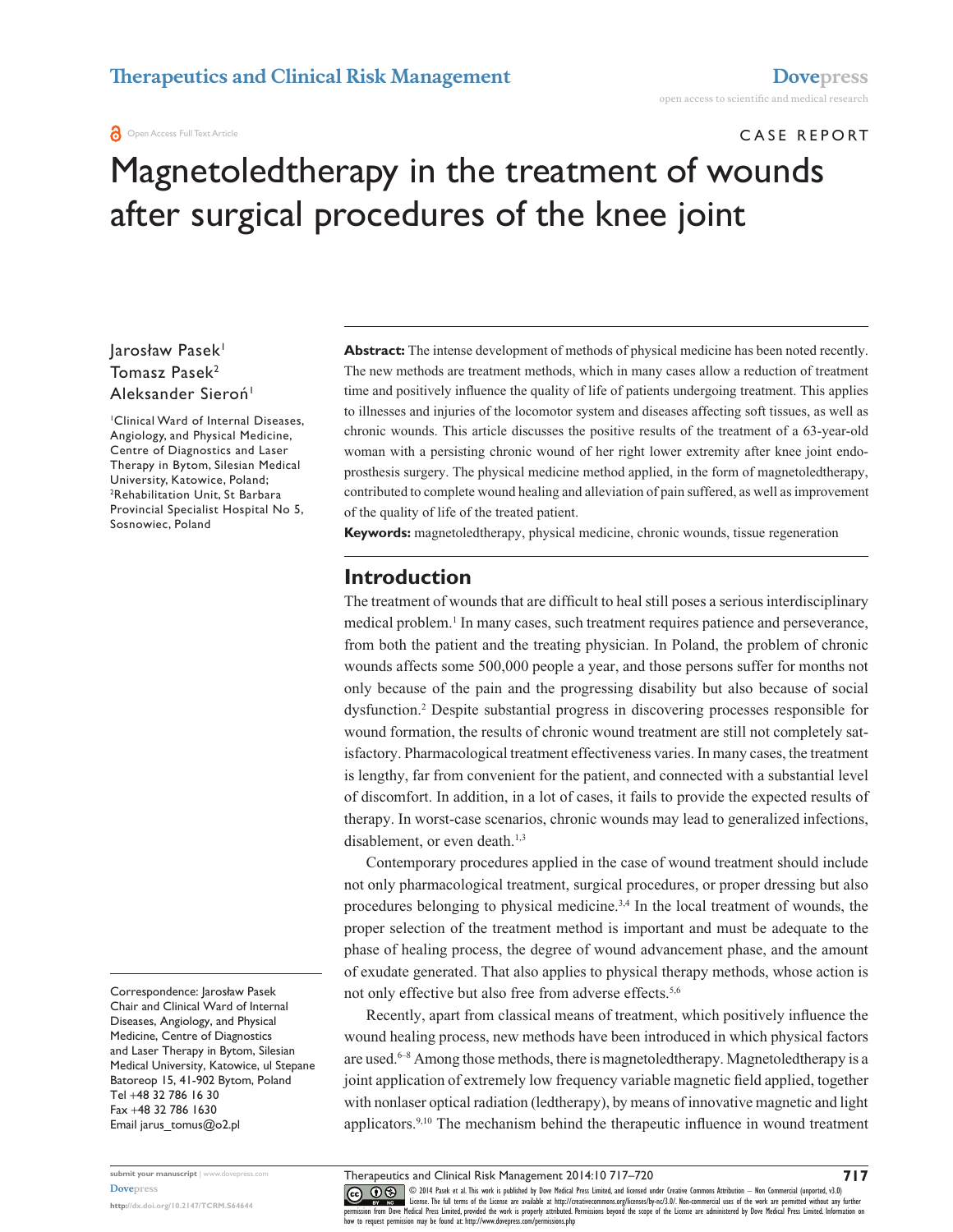consists of stimulating the regeneration of damaged blood vessels that serve the purpose of microcirculation, improvement of local blood supply in tissues, and improvement of blood rheological properties; increase of collagen production in fibroblasts; and acceleration of mitosis in the cells of epidermis germinative layer (stimulation of epidermization). Even during the first procedures one could notice the intensification of wound cleaning by the removal of necrotic tissues and inhibition of purulent discharge spots, which were gradually covered with fresh epidermis.6,9,11–13

## **Aim of the study**

The aim of the study has been to present the beneficial results of treatment of a 63-year-old woman, with a persisting wound in her right lower limb after surgical endoplasty of the knee joint, who underwent magnetoledtherapy procedures with good effect.

## **Case description**

The patient, (63 years of age), was admitted to the Chair and Clinic of Internal Medicine, Angiology and Physical Medicine and the Centre of Diagnostics and Laser Therapy of the Silesian Medical University in Katowice, Poland, because of a chronic wound, persisting for 4 months, in the area of the knee, resulting from a surgical wound occurring after endoplasty of the knee joint. Before admission to the clinic, the patient had undergone 3 months of outpatient treatment without satisfactory results.

On admission, the patient was found to have a wound in a persistent inflammatory condition and with pus secretion (Figure 1). Also on admission, in addition to the examination, the patient had surgical and angiologic consultations. The consulting surgeon cleaned the wound in admission room conditions. After that, physical treatment of the patient was initiated.

### **Physical treatment**

The patient was subjected to magnetoledtherapy procedures, using a physical therapy device (Viofor JPS Standard) (Figure 2) with mixed red optic radiation (R)–infrared radiation (IR) panel applicators. The application was at the wound area, placing the applicators some 2–3 cm away from the surface to be exposed to radiation (the procedure was performed with the patient sitting). The procedures were performed in two series of 15 procedures each, with weekend breaks. The time distance between the two series of procedures was 4 weeks.

The luminous energy was produced by 280 specially selected high-energy light-emitting diodes emitting light waves and energy that provide most beneficial therapeutic results. The device functioned in the Magnetic and Light mode, emitting a variable magnetic field with R (wavelength, 630 nm), as well as IR (wavelength, 850 nm), for 12 minutes to the wound area, with a constant frequency of 181.8 Hz and therapeutic program M2P2.

M2 – application with increasing magnetic field intensity (magnetic field intensity increases every 10 or 12 seconds, to a pre-selected level, in cycles during the application procedure).

P2 – JPS system with two types of impulses, having the frequency of 180–195 Hz.

The magnetic field intensity amounted to 6. The procedures were performed in outpatient mode, two times a day, daily, for 3 weeks. After each procedure, the wound was dressed in a protective dressing.





**Figure 1** Photograph taken before starting the therapy. **Figure 2** Apparat Viofor JPS Standard to magnetoledtherapy procedures.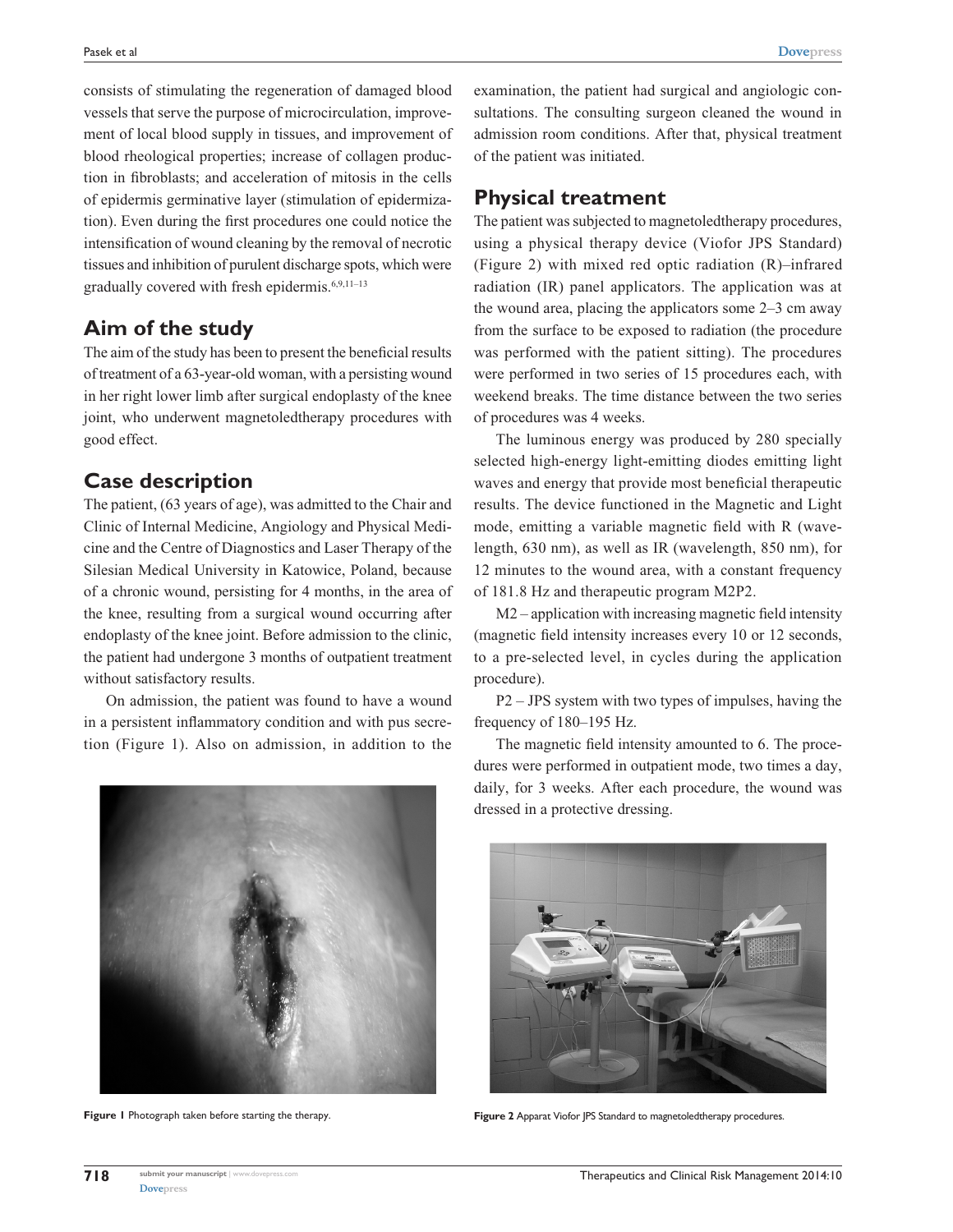

Figure 3 Photograph taken 15 days after beginning therapy.

#### **Results**

During the course of the first therapeutic session, the patient reported significant reduction of suffering caused by pain. In addition, a substantial reduction of edema and reddening around the wound was noticed. After the fourth procedure, the patient reported feeling "wound itching." After eight procedures (1.5 weeks after the therapy had begun), a photograph of the wound was taken (Figure 3).

The wound revealed reduction of inflammatory process and purulent discharge, as well as positive signs of accelerated healing, with the visible development of granulation tissue. In addition, the wound margin developed fine-grained pink granulation tissue, which gradually began to cover the wound with fresh epidermis. The very weak currents, which formed during interaction with piezoelectric substances, stimulated the activity of cells, which in turn promoted vasodilatation (direct influence on relaxation of smooth muscular coat of vessels, with substantial stimulation of neo-angiogenesis). Increased blood supply for tissues influenced their better

oxygen supply positively, which evidently stimulated the processes of reconstruction and healing of damaged structures. In addition, a substantial reduction in pain intensity has been noticed.

After the full therapeutic cycle had been completed (30 procedures), complete healing of the surgical wound has been achieved. The final result of the therapy performed is presented in Figure 4.

After the treatment was completed, significant improvement of clinical condition was obtained in that patient, as well as improvement of the patient's mental condition, as the wound has visibly healed.

### **Discussion**

The results obtained indicate it is proper to apply physical medicine procedures after orthopedic procedures. The obtained results have been confirmed in the studies done by Chaves et al and Borg et al.<sup>14,15</sup> The beneficial effect of applying magnetic fields and low-energy light in wound treatment results from their biological effects, among which one can enumerate the intensification of oxygen utilization processes and tissue respiration, increased intensity of anaerobic respiration, processes in ischemic tissues, and vasodilatation and angiogenic activities, which cause the development of collateral circulation in the area where the wound forms.13,16 In addition, those factors intensify regeneration processes (the stimulation of DNA replication processes, as well as synthesis of proteins and collagen) and repair, stimulating the epidermization process (acceleration of mitosis in cells of the germinative layer of epidermis) and inhibiting infection processes.17,18 The mechanism of therapeutic action of magnetic fields in such cases consists of stimulation of the regeneration of a destroyed network of vessels responsible for microcirculation, as well as enhancing of local blood supply



**Figure 4** (**A**) photograph taken at control visit in clinic after 3 months, at the end of therapy. (**B**) photograph taken at control visit in clinic (after 3 months at the end of therapy).